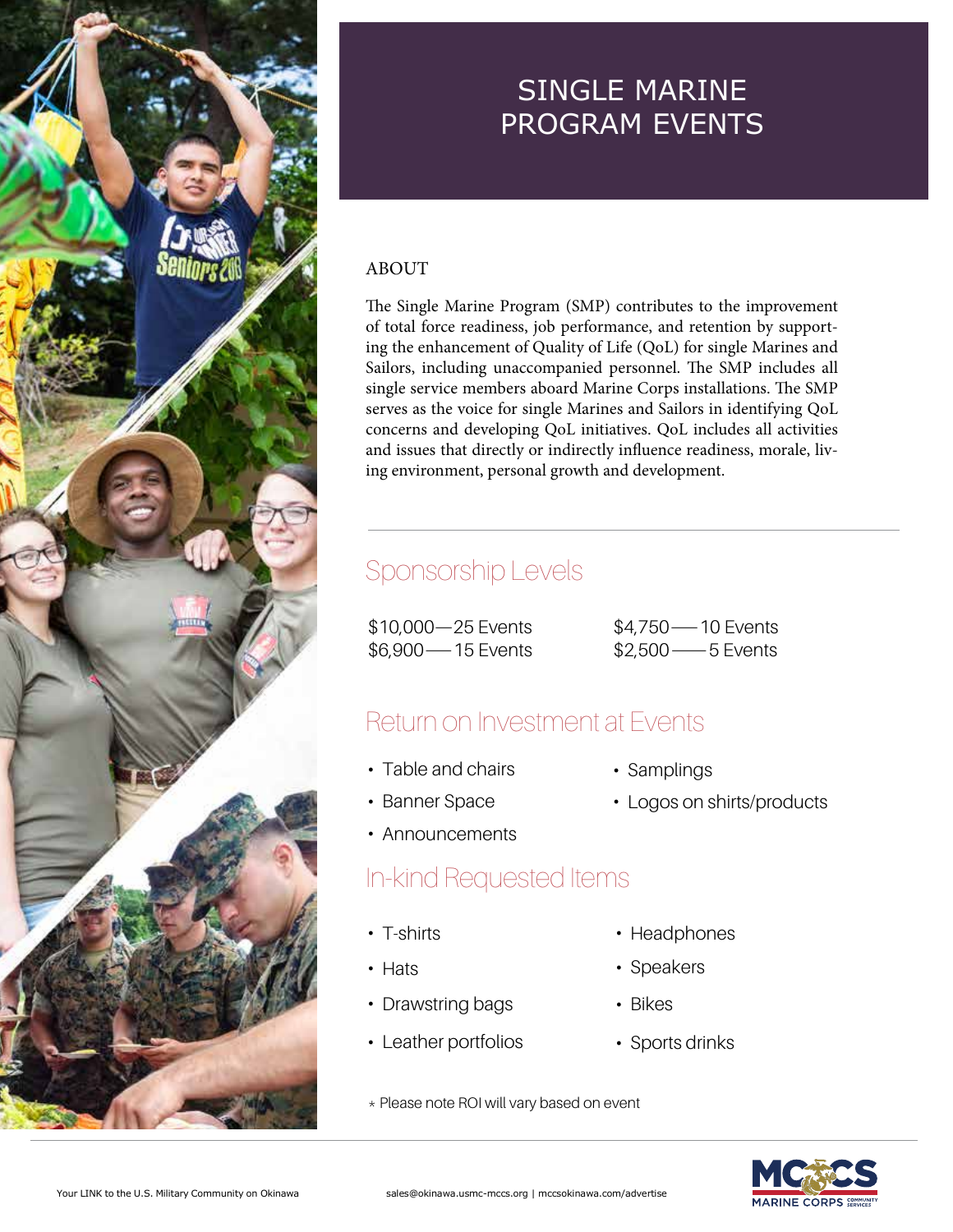## Mt. Fuji Ski Trip

The SMP provides the single Marines and Sailors an opportunity to travel to Camp Fuji to experience the various ski resorts that are available. This activity fosters community relations and allows the Marines and Sailors on Okinawa to enjoy a different environment with their peers.

Date: January, February Location: Mt. Fuji, Tokyo Participants: 36





### Golf Tournament Duck & Cover

Every year, the SMP hosts the "Duck & Cover" Golf Tournament designed to give single Marines and Sailors an opportunity to compete with their SNCO and/or Officers in a four-person team game of golf at Taiyo Golf Club.

Date: June Location: Taiyo Golf Club Participants: 144

### Volunteer Appreciation Lunch

During the month of April, SMP hosts an appreciation lunch to recognize all of the single Marines and Sailors for the hard work and effort that they put in helping the community throughout the year.

Date: April Location: All Camps



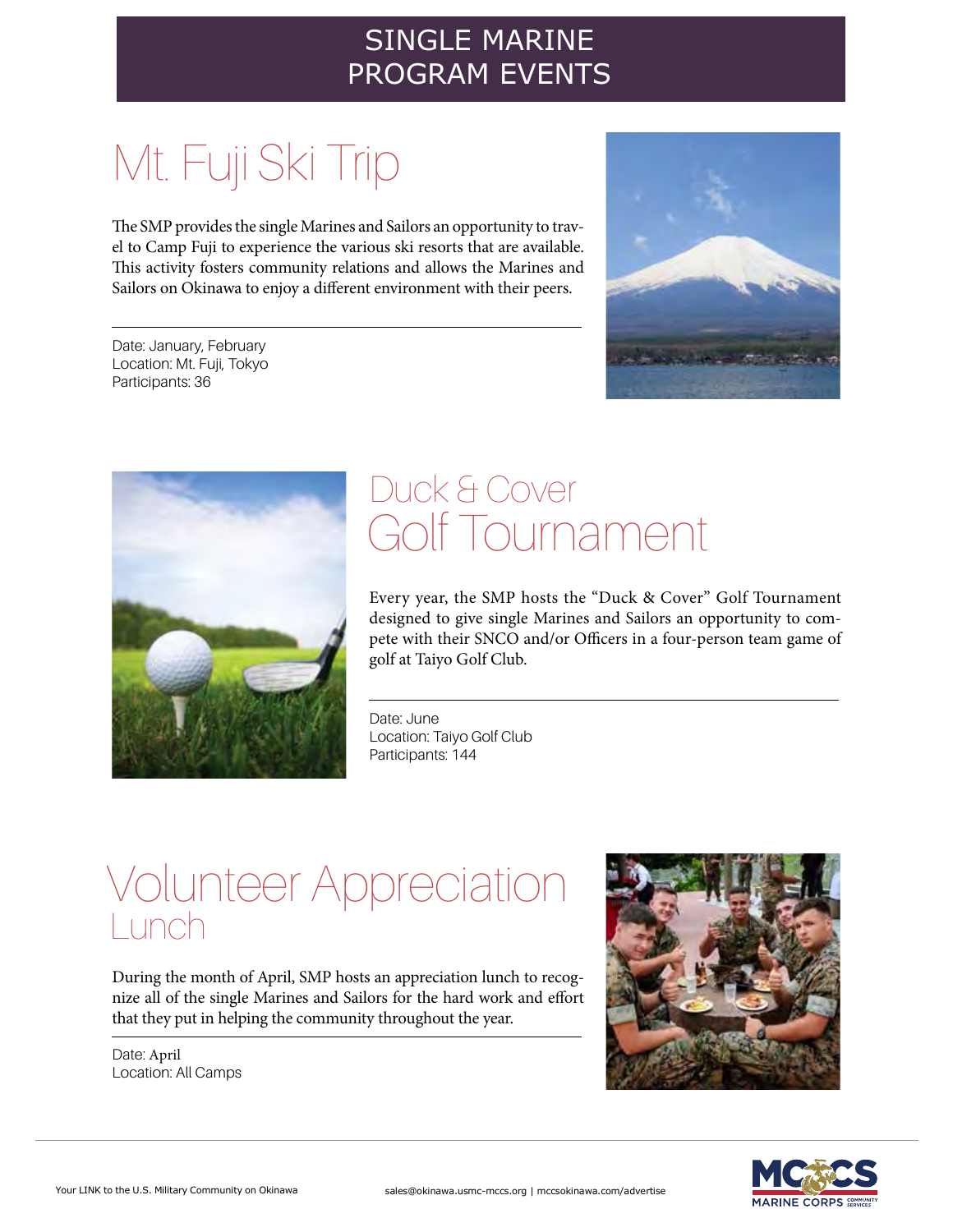### Dragon Boat Race Annual Naha

Marines and Sailors enter to race against local teams at the annual Naha Dragon Boat race. It is one of the biggest festivals on island. Marines and Sailors build teamwork through rowing, and experience the culture through dragon boat racing. The event will be televised and there will be trophies for the winning team.

Date: May Location: Naha, Okinawa Participants: 80 Spectators: 2000





# Mt. Fuji Climb Trip

The SMP provides the single Marines and Sailors an opportunity to travel to Camp Fuji to climb Japan's highest and most prominent mountain. This adventure gives the Marines and Sailors a once-ina-life time experience. This activity fosters community relations and allows the Marines and Sailors on Okinawa to enjoy a different environment with their peers.

Date: August Location: Mt. Fuji, Tokyo Participants: 36

### Eisa Festival 10,000 Person

Annual event with 10,000 Eisa dancer drummers. Single Marines and Sailors can experience various styles of Eisa dancers from youth to elderly throughout Kokusai Street.

Date: August Location: Naha, Okinawa Participants: 1,000 Spectators: 25,000



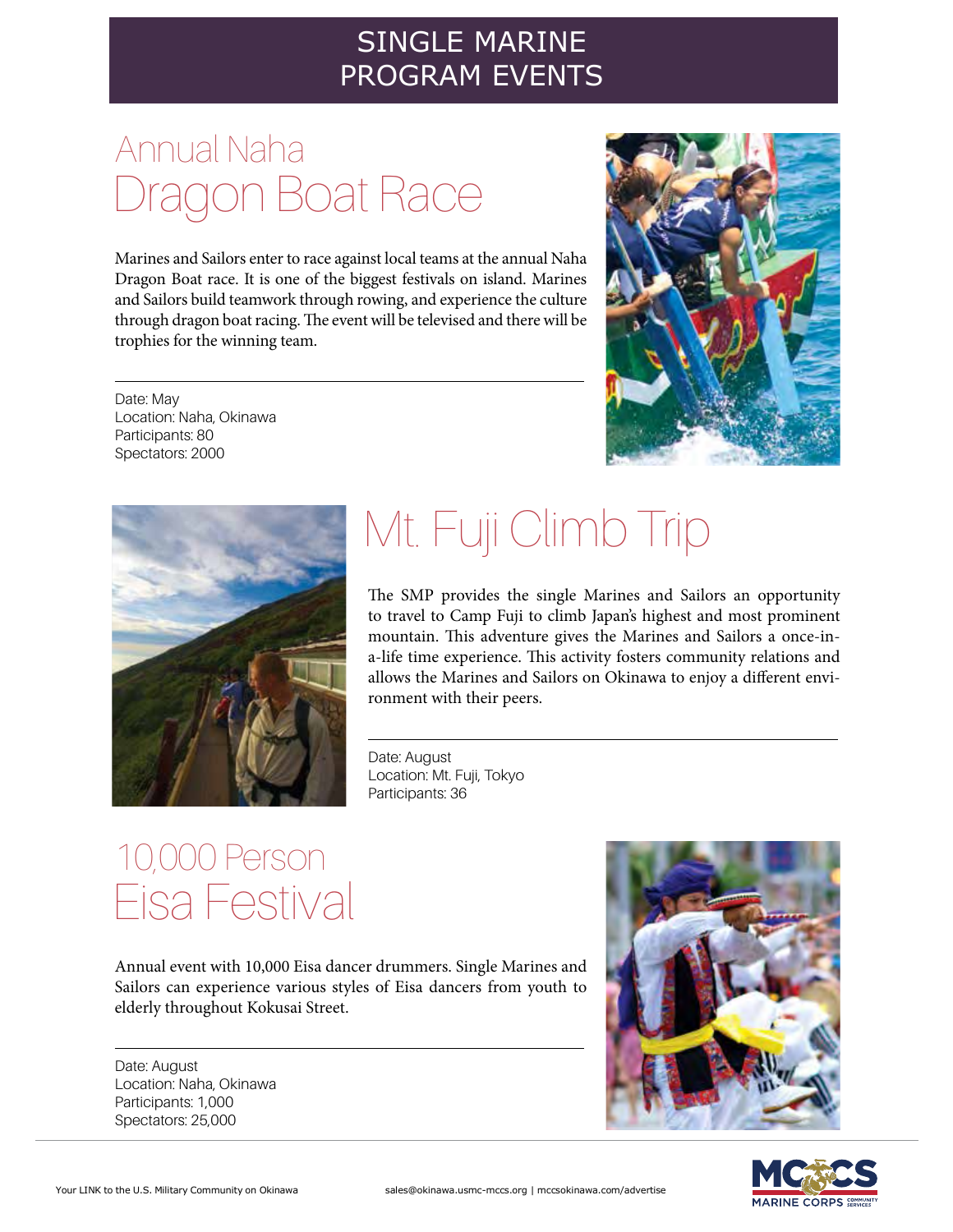## SMP Beach Bash

The SMP Beach Bash is hosted at Naval Facility Okinawa, White Beach. The purpose of this event is to help improve morale for the Marines and Sailors on Okinawa, promote appreciation for the environment and community as well as promote the Single Marine Program and its upcoming events/activities.

Date: August Location: Camp Hansen Participants: 150





### Naha Tug-o-War

The Great Naha Tug-o-War is a Guinness World Record holding event. The entire street is blocked off with a 40-metric ton rope and 25,000 participants compete between east and west teams. SMP takes single and unaccompanied Marines and Sailors out to the site to experience and compete in the tug-o-war. Great opportunity to enjoy this unique event!

Date: October Location: Camp Hansen Participants: 300

### Thanksgiving Dinner SMP

Single Marines and Sailors share a traditional Thanksgiving dinner with their peers. In addition to dinner, there will be several games, activities and prize drawings/giveaways. This event is an opportunity for the Marines and Sailors to have a fun time while away from home for the holiday season.

Date: November Location: Naha, Okinawa Participants: 450-600



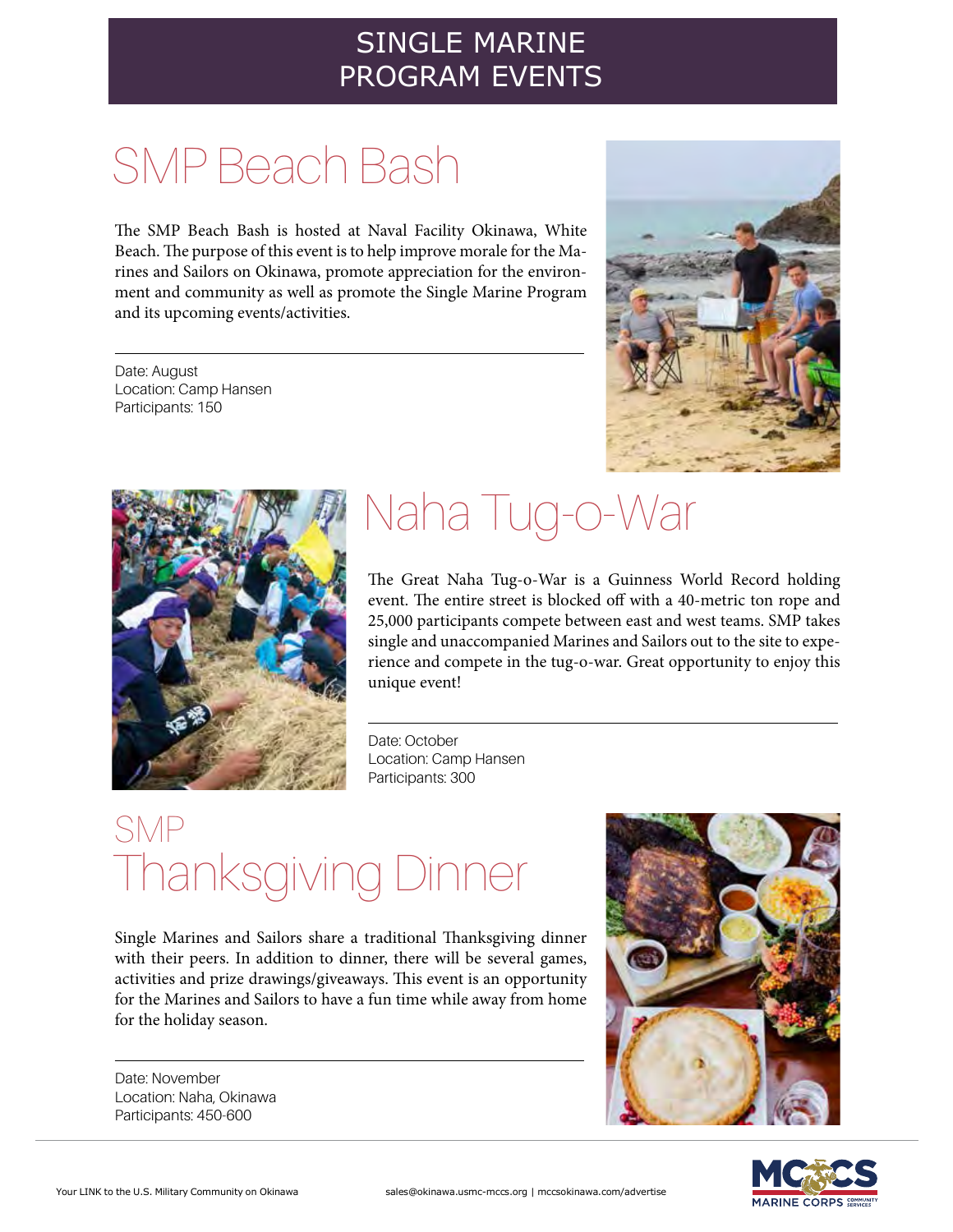## Hokkaido Trip

The SMP provides the single Marines and Sailors an opportunity to travel Asia at a discounted rate. This trip is to Hokkaido, the northernmost of Japan's main islands, which is known for its volcanos, natural hot springs (onsen) and ski areas.

Date: February Location: Hokkaido, Japan Participants: 30





### Professional Baseball Japanese

Marines and Sailors have the opportunity to enjoy watching Japanese professional baseball games during the months of February and June. Due to the warm nature of Okinawa, the opportunity to watch professional baseball teams' spring train is available since there is no "offseason" on Okinawa. We are looking for support to offset the costs of tickets and transportation to the games to help provide entertainment and support camaraderie among the troops.

Date: February & June Location: Okinawa, Japan Participants: 30

## ays

This event gives our families with dogs a chance to go by the SMP Center for a meet and greet with young Marines and Sailors that may be missing their animals back home. This will be the 2nd Annual Doggy Days that Courtney SMP has hosted. We are welcoming 15 dogs from 10 families and over 60 Marines and Sailors to take part in the event.

Date: March Location: Okinawa, Japan Participants: 30



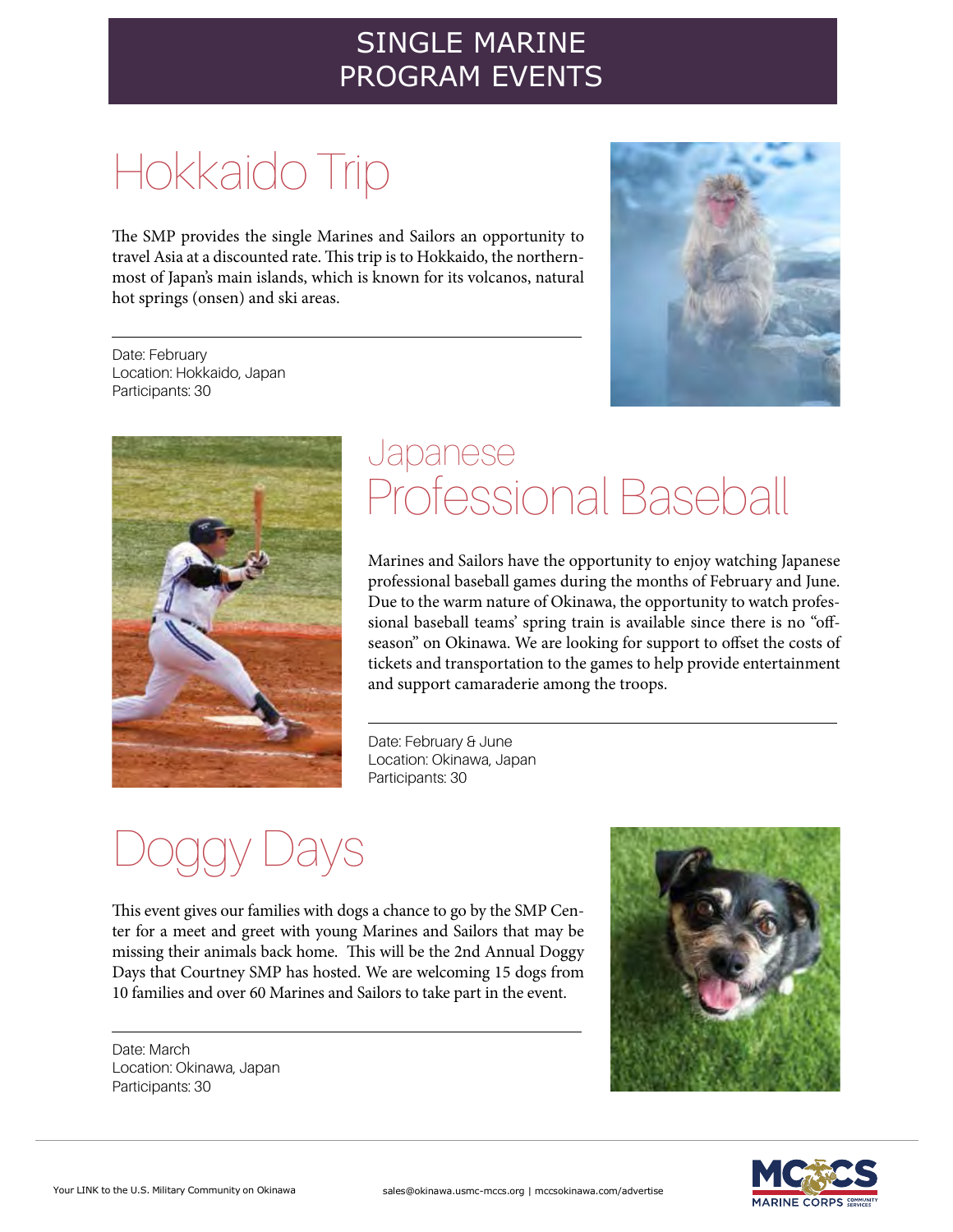

### Tokyo – Auto Salon

SMP tour to the Tokyo Auto Salon. This is an annual auto show held in January at Makuhari Messe, Chiba City, Japan for performance and custom dress-up parts and technology displays. This is a perfect event for the SMP auto enthusiast and an opportunity for them to see more of Asia.

Date: January Location: Tokyo, Japan Participants: 30

### SMP Recreation Centers

The Single Marine Program Recreation Centers are a unique place for active duty personnel to relax and enjoy.

- Multiple computer internet café
- Mini-movie theaters
- Pool and foosball tables
- Table tennis
- XBOX 360, XBOX 1, Playstation 3 and 4
- Large patio areas with outdoor TVs, pool tables and gas grills



## Wing Wednesdays

The SMP weekly Wing Wednesdays serve as an outlet to enhance the quality of life for single active duty personnel by providing a positive environment while enjoying a good meal.

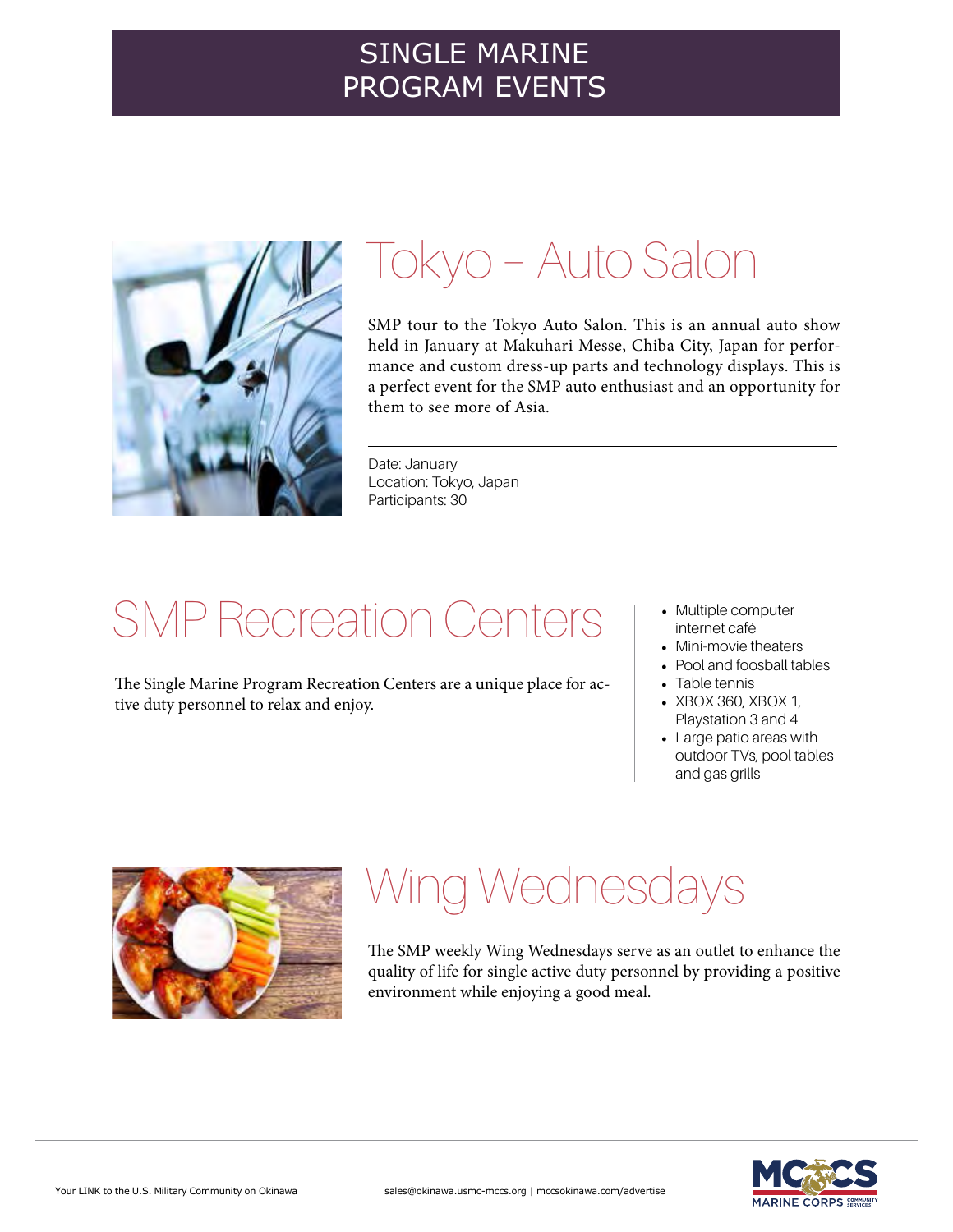

### Grill Your Own Steak

This event is an appreciation to Marines and Sailors for all they do.They will grill their own steaks on BBQs in front of the SMP and have sides to go with it such as Mac n cheese, biscuits, coleslaw, drinks.

## Asia Pacific Tour

This SMP event provides an exciting opportunity for Marines and Sailors to discover the wonderful sights, landmarks, people and cuisine of Asia with an unforgettable group tour. The SMP program utilizes sponsorship funds to offset the cost of the tour so this opportunity is available to more people.



Date: May & July Participants: 30



### Bali Trip

Single Marines and Sailors have the opportunity to explore the Indonesian island of Bali at a discounted rate. This offers an opportunity for SMP members to immerse themselves in the culture of Indonesia and experience the art, history, culture and people on Bali. Sponsorship is sought to help offset the costs of the trip for the single Marines and Sailors to make traveling more affordable on a budget.

Date: November Location: Bali, Indonesia Participants: 30